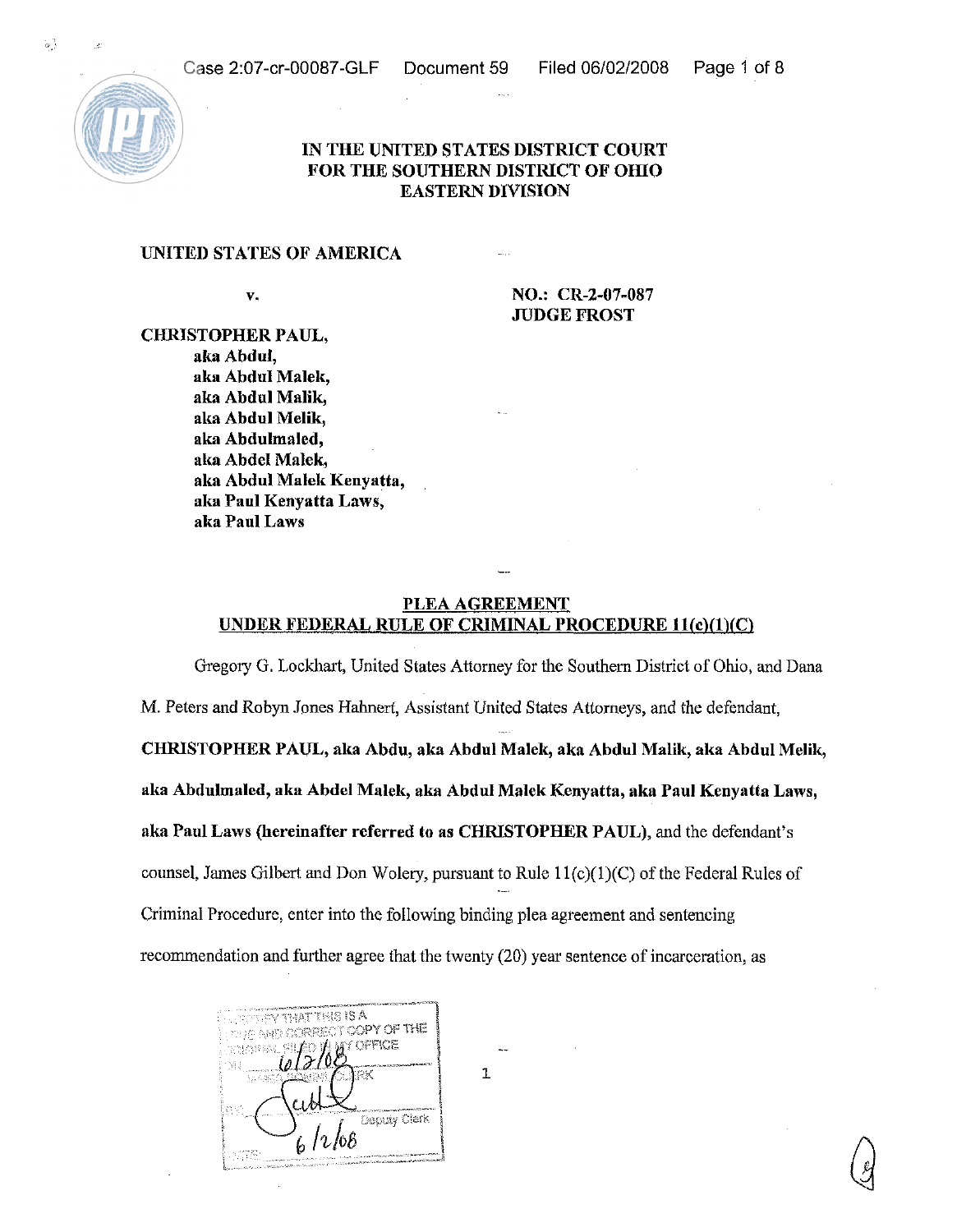specified herein, is an appropriate disposition of this case. The parties agree to be bound as follows:

1. Defendant CHRISTOPHER PAUL agrees to enter a plea of guilty to Count Two of the Indictment herein which charges him with conspiracy to use a weapon of mass destruction, namely explosives to be used as bombs, against a United States national outside the United States, and against property owned or used by the United States outside the United Stales, in violation of 18 U.S.C.  $\S 2332a(a)(1)$ , (2) and (3) and (b). The defendant understands that this is a federal act of terrorism, as defined in 18 U.S.C. §2332b(g)(5) and that the terrorism enhancement set forth in U.S.S.G.  $\S 3A1.4$  is applicable.

2. The parties agree that the maximum statutory penalty for the offense set forth in Count Two of the Indictment is a term of imprisonment of life, a fine of \$250,000, a \$100 special assessment and a term of supervised release of five years.

**3.** The parties further agree and stipulate that a specific sentence of twenty (20) years incarceration is an appropriate disposition of the case and understand that once the Court accepts this plea agreement, the Court will, under Federal Rule of Criminal Procedure  $11(c)(1)(C)$ , be bound to impose a twenty (20) year sentence of incarceration. The parries further understand that if this Court is unwilling to accept the parties' recommendation, either party may withdraw from the provisions of this plea agreement and the United States may pursue prosecution of the same charges outlined in the original Indictment or additional charges without prejudice. In such case, it is also agreed that any self-incriminating statements made by the defendant, pursuant to this agreement, shall be considered as part of plea negotiations and subject to the restrictions of Rule 11(f) of the Federal Rules of Criminal Procedure.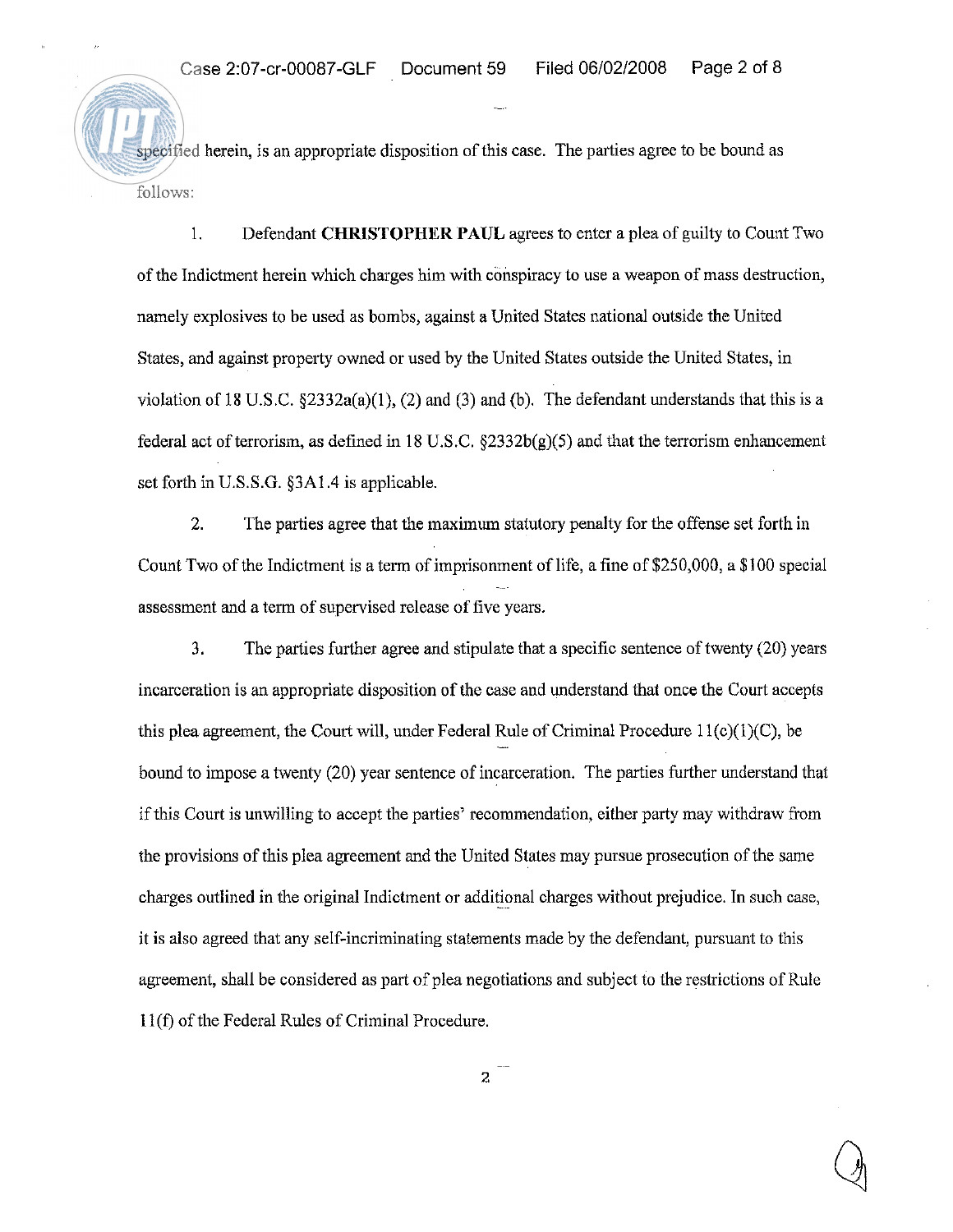**4.** Prior to the time the defendant is sentenced, he will pay to the U.S. Deparhnent of Justice a special assessment in the amount of \$100.00, as required in 18 U.S.C. \$3013. This assessment shall be paid by the defendant before sentence is imposed and defendant will furnish a receipt at the time of sentencing. The payments shall be made to the United States District Court, at the Clerk's Office, 85 Marconi Blvd., Columbus, Ohio 43215.

**5.** The defendant, CHRISTOPHER PAUL, is aware that Title 18, United States Code, Section 3742 affords a defendant the right to appeal the sentence imposed. Acknowledging all this, the defendant knowingly waives the right to appeal the sentence in this case on the grounds set forth in Title 18, United States code, Section 3742 or on any ground whatever, in exchange for the concessions made by the United States in this plea agreement. This agreement does not affect the rights or obligations of the United States as set forth in Title 18, United States Code, Section 3742(b). Defendant also waives the right to bring a collateral attack against his conviction, except as it may relate to the effectiveness of legal representation or the voluntariness of the plea.

*6.* If such plea of guilty is entered, and not withdrawn, and the defendant acts in -. accordance with all other terms of this agreement, the United States Attorney for the Southern District of Ohio and the United States Department of Justice agree not to file additional criminal charges against defendant based on the facts underlying the charges in Count Two of the Indictment. Further, the United States agrees to request leave of the Court to dismiss Counts One and Three of the Indictment at the time of sentencing herein.

 $3 -$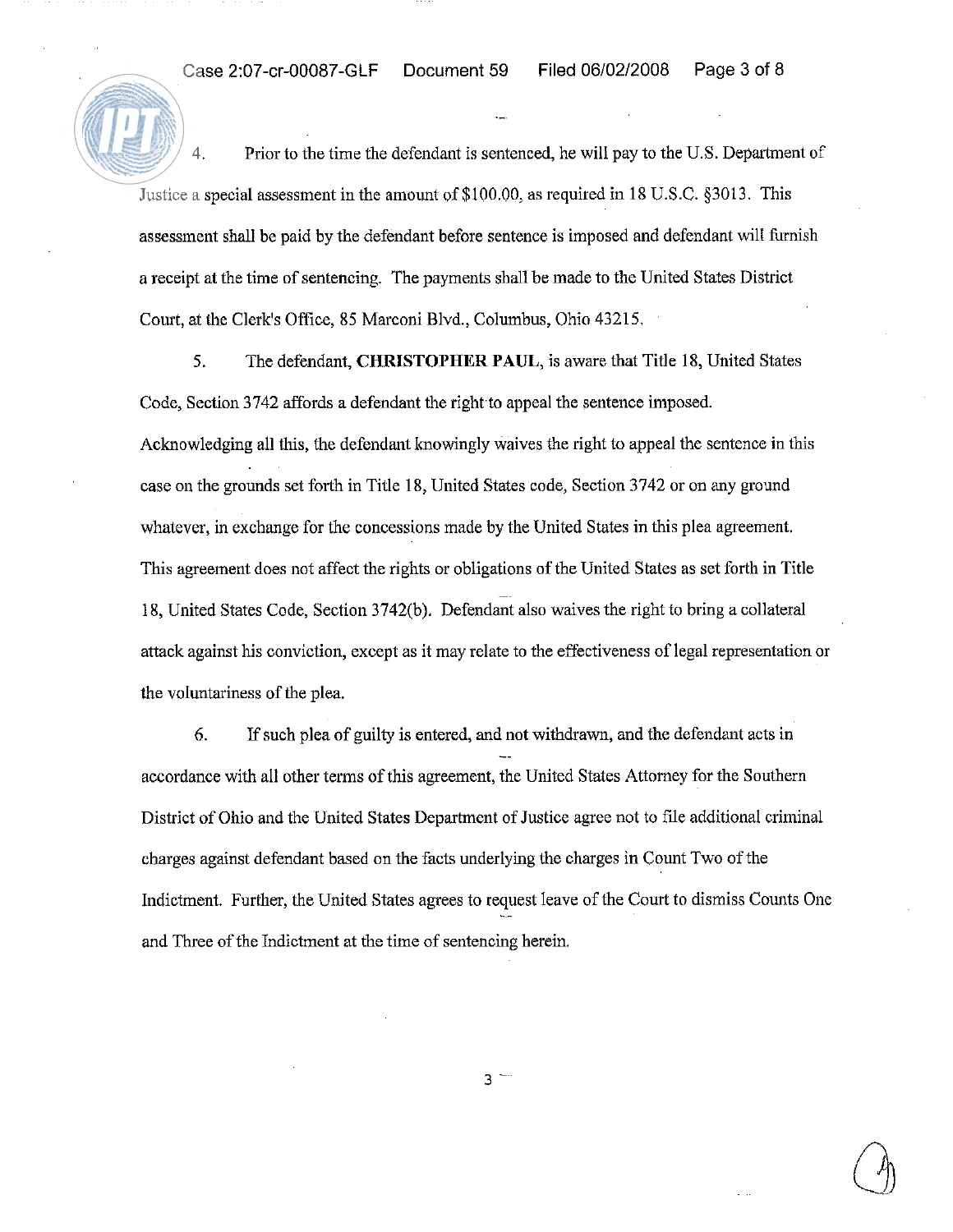-.

**7.** By virtue of his guilty plea to Count Two of the Indictment and the dismissal of the remaining counts of the Indictment at sentencing, the defendant **CHRISTOPHER** PAUL understands that he is not a prevailing party as defined by 18 U.S.C. 53006A (statutory note captioned "Attorney Fees and Litigation Expenses to Defense") and hereby expressly waives his right to sue the United States.

**8.** The defendant, **CHRISTOPHER** PAUL, represents to the Court that he is satisfied that his attorneys have rendered effective assistance. Defendant understands that by pleading guilty he gives up his constitutional rights and there will be no further trial in this case.

**9.** The defendant hereby assigns to the United States any profits or proceeds which he may be entitled to receive in connection with any publication or dissemination of information relating to illegal conduct alleged in the Indictment and Statement of Facts. This assignment shall include all profits and proceeds for the benefit of the defendant, regardless of whether such profits and proceeds are payable to himself or to others, directly or indirectly, for this benefit or for the benefit of the defendant's associates or a current or future member of the defendant's family. The defendant shall not circumvent this assignment by assigning the rights to his story to an associate or to a current or future member of thedefendant's family, or to another person or entity who would provide some financial benefit to the defendant, to the defendant's associates or to a current or future member of the defendant's family. Moreover, the defendant shall not circumvent this assignment by communicating with an associate or a family member for the purpose of assisting or facilitating their profiting from a public dissemination, whether or not such an associate or other family member is personally or directly involved in such dissemination.

 $4$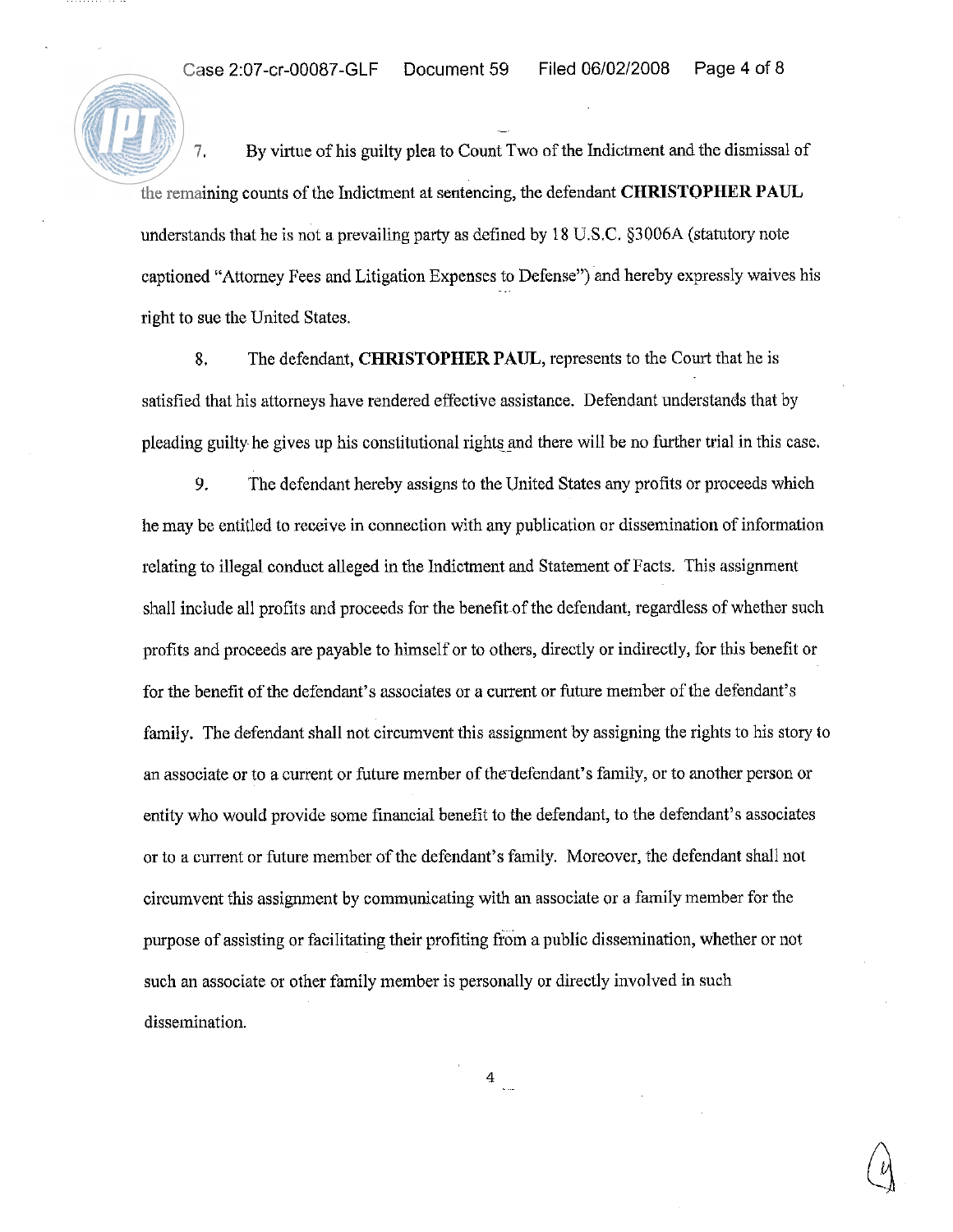10. Should defendant fail to comply fully with the terms and conditions set forth herein or should he fail to appear as required for sentencing, this agreement is voidable at the election of the government and of no effect, and he shall be subject to prosecution as if this agreement had never been made.

11. If the defendant fails to fulfill the obligations under this plea agreement, he shall assert no claim under the United States Constitution, any statute, Rule 410 of the Federal Rules of Evidence, Rule 1 l(f) of the Federal Rules of Criminal Procedure, or any other federal rule, that his statements pursuant to this agreement or any leads derived therefrom, should be  $\frac{1}{2}$ suppressed or inadmissible.

12. Any alleged breach of this agreement by either party shall be determined by the Court in an appropriate proceeding at which the defendant's disclosures and documentary evidence shall be admissible and at which the moving party shall be required to establish a breach of the plea agreement by a preponderance of the evidence.

13. The defendant hereby waives all rights, whether asserted directly or by a representative, to request or receive from any department or agency of the United States any records pertaining to the investigation or prosecution of this case, including without limitation any records that may be sought under the Freedom of Information Act, 5 U.S.C. \$552, or the Privacy Act, 5 U.S.C. §522a.

14. Defendant CHRISTOPHER PAUL is aware that the United States Sentencing Guidelines and Policy Statements are no longer maadatory in determining his sentence. However, the defendant also understands that said guidelines and policy statements will be given consideration by the District Court, in conjunction with all other sentencing factors set forth in 18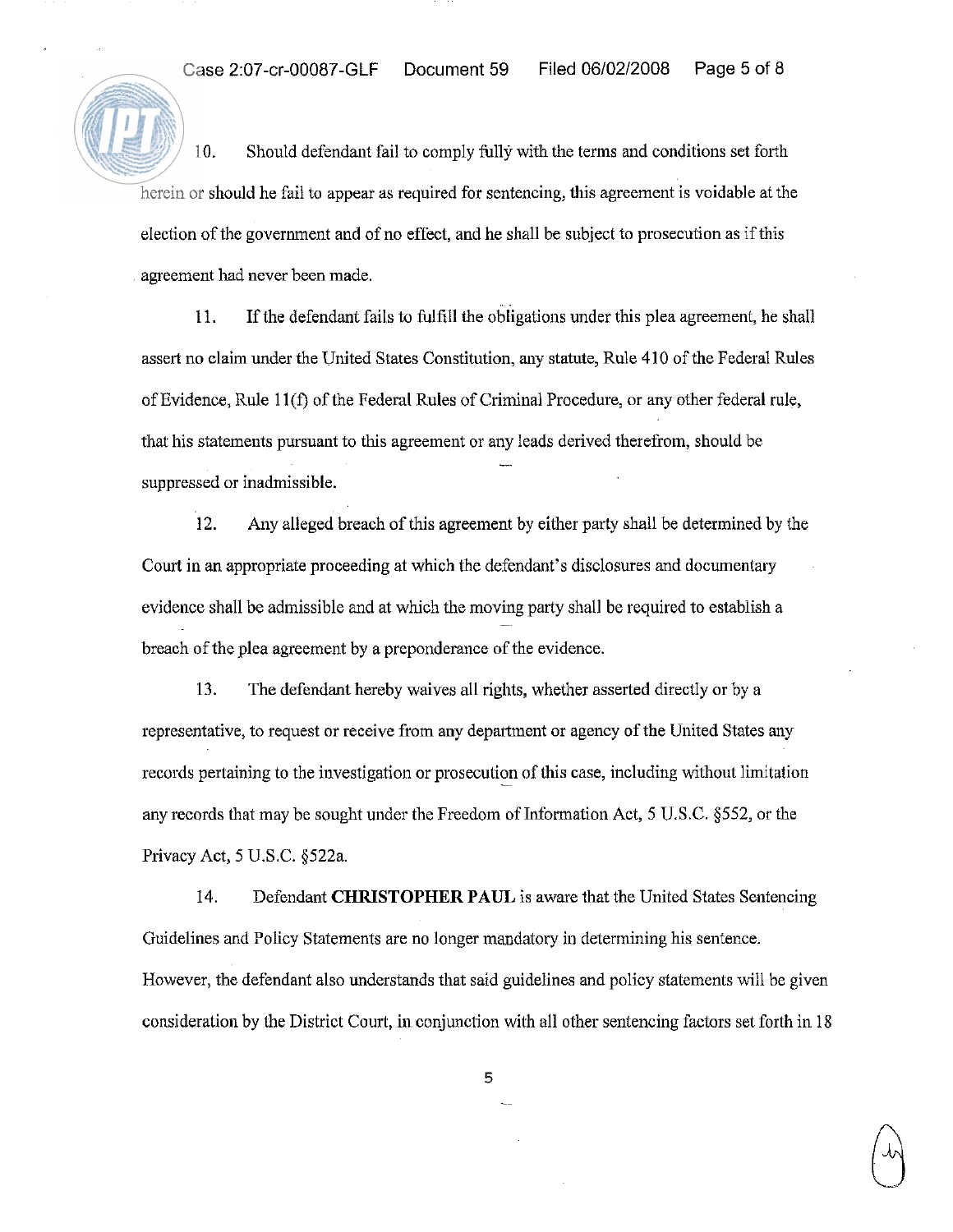$U.S.C.$  §3553(a), to determine whether the Court is willing to accept the binding sentence set forth in this plea agreement, pursuant to U.S. v. Booker, 543 U.S. 220 (January 12, 2005). The defendant is also aware that any estimate of the probable sentencing range under the United States Sentencing Guidelines that the defendant may have received from the defendant's counsel, the United States, or the probation office, is a prediction, not a promise, and is not binding on the United States, the probation office, or the Court.

15. Defendant, **CHRISTOPHER PAUL,** understands that this agreement does not protect him from prosecution for perjury, should he testify untruthfully, or for malting false statements, nor does it protect him, from prosecution for other crimes or offenses as to which he does not make admissions or give truthfill information and which the United States discovers by independent investigation. Further, should Defendant **CHRISTOPHER PAUL** fail to comply with the terms and conditions set forth herein or should he fail to appear as required for sentencing, this agreement is voidable at the election of the United States, and Defendant **CHRISTOPHER PAUL** shall be subject to prosecution as if the agreement had never been made.

16. No additional promises, agreements or conditions have been made relative to this matter other than those expressly set forth on the records of this case, and none will he made unless in writing and signed by all parties. The defendant acknowledges that no threats have been made against him and that he is pleading guilty, freely and voluntarily, because he is guilty,

 $\epsilon$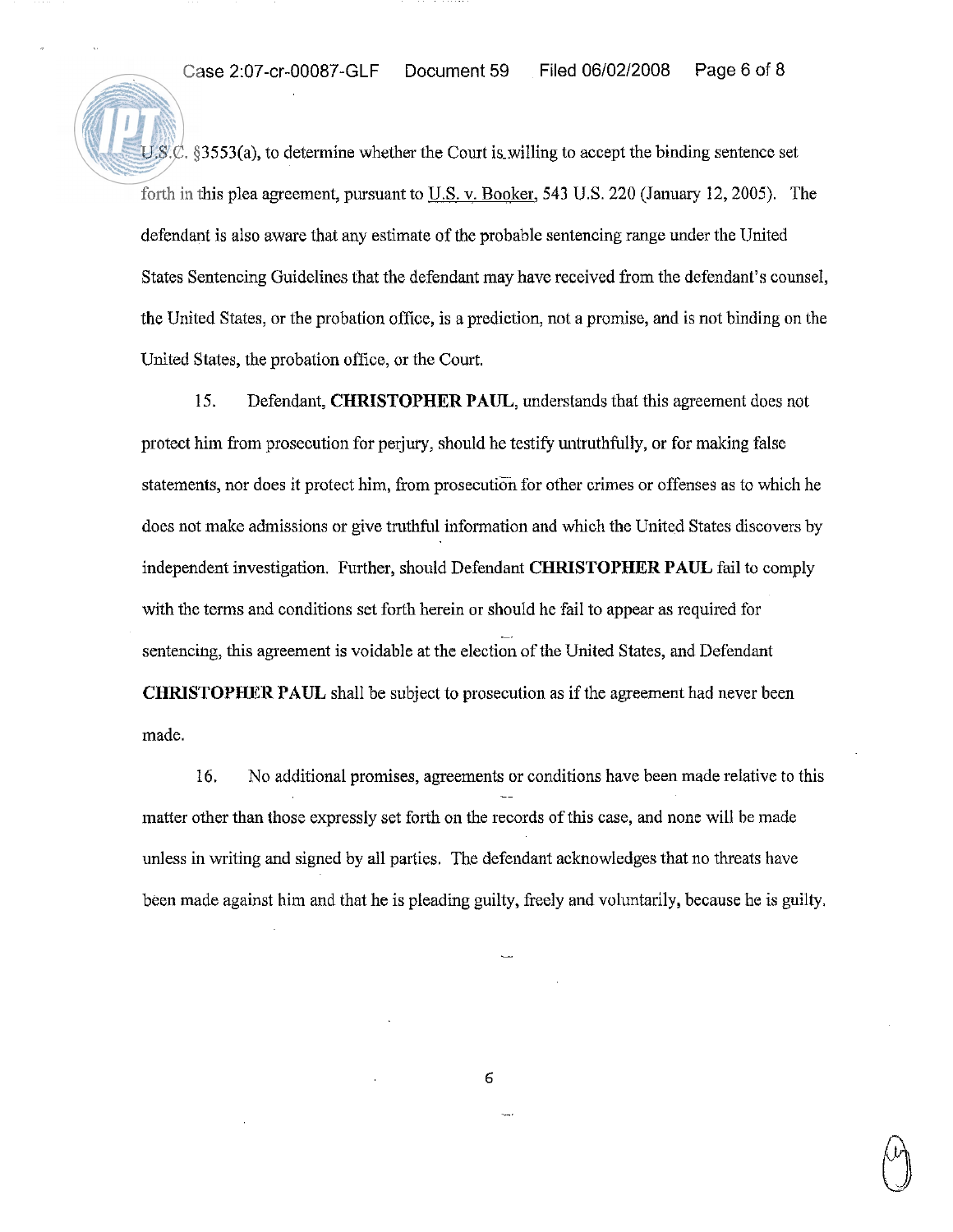Case 2:07-cr-00087-GLF Document 59 Filed 06/02/2008 Page 7 of 8

17. Defendant's Signature: I hereby agree that I have consulted with my attorneys and fully understand all rights with respect to the pending Indictment. Further, I fully understand all rights with respect to the provisions of the Sentencing Guidelines and Policy Statements which may apply in my case. I have read the plea agreement and carefully reviewed every part of it Case 2:07-cr-00087-GLF Document 59 Filed 06/02/2008 Page 7 of 8<br>
17. Defendant's Signature: I hereby agree that I have consulted with my attorneys and<br>
fully understand all rights with respect to the pending Indictment. F

Defendant

18. Defense Counsel Statement: We are counsel for the defendant, CHRISTOPHER PAUL, in this case. We have fully explained to the defendant his rights with respect to the pending Indictment. Further, we have reviewed the provisions of the Sentencing Guidelines and Policy Statements and we have fully explained to the defendant the provisions of those Guidelines which may apply in this case. We have carefully reviewed every part of this plea agreement with the defendant. To our knowledge, the defendant's decision to enter into this agreement is an informed and voluntary one.

Date:  $\frac{5}{14}/\sqrt{68}$ 

Date:  $5/11/08$ 

 $\overline{\smash{\bigcup}}$ **AMES-D. GILBERT** 

( Counsel for Defendant

WOLERY DÒN E. Counsel for Defendant

7